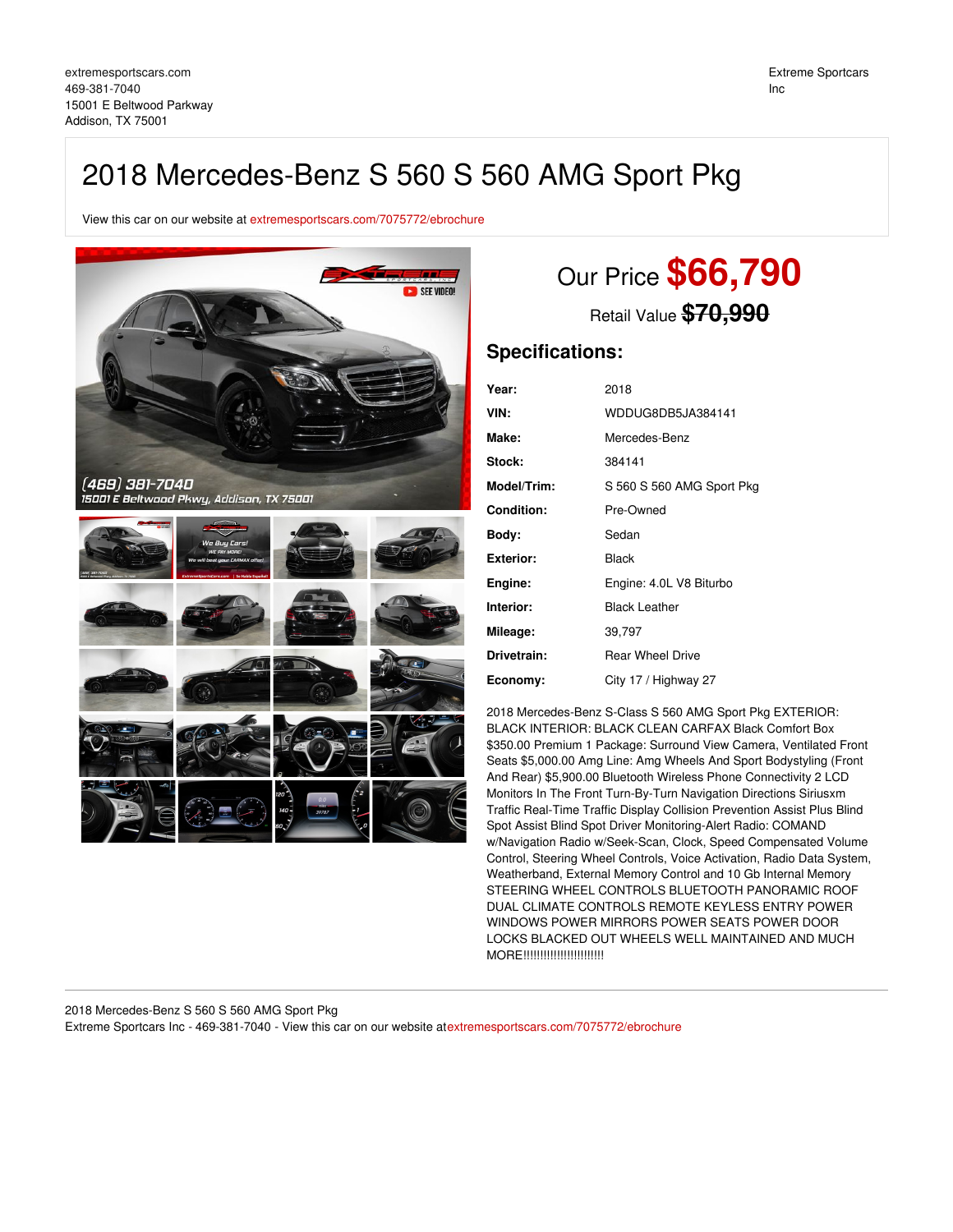

2018 Mercedes-Benz S 560 S 560 AMG Sport Pkg

Extreme Sportcars Inc - 469-381-7040 - View this car on our website at[extremesportscars.com/7075772/ebrochure](https://extremesportscars.com/vehicle/7075772/2018-mercedes-benz-s-560-s-560-amg-sport-pkg-addison-tx-75001/7075772/ebrochure)

### **Installed Options**

#### **Interior**

- Heated Front Seats -inc: Power Front Seats w/Memory
- Bucket Front Seats w/Leatherette Back Material and Power 4-Way Driver Lumbar
- 18-Way Power Driver Seat -inc: Power Recline, Height Adjustment, Cushion Extension, Seatback Side Bolster Support, Fore/Aft Movement, Cushion Tilt, Articulating Upper Backrest and Power 4-Way Lumbar Support
- 18-Way Power Passenger Seat -inc: Power Recline, Height Adjustment, Seatback Side Bolster Support, Fore/Aft Movement, Cushion Extension, Cushion Tilt, Articulating Upper Backrest and Power 4-Way Lumbar Support
- Bench Front Facing Rear Seat Power Tilt/Telescoping Steering Column
- Gauges -inc: Speedometer, Odometer, Engine Coolant Temp, Tachometer, Trip Odometer and Trip Computer
- Power Rear Windows- Mobile Hotspot Internet Access
- Nappa Leather/Metal-Look Steering Wheel w/Auto Tilt-Away- Front Cupholder
- Rear Cupholder- Front And Rear Cigar Lighter(s)- Ashtray- 3 12V DC Power Outlets
- Compass- Proximity Key For Push Button Start Only Valet Function
- Power Fuel Flap Locking Type
- Remote Keyless Entry w/Integrated Key Transmitter, 4 Door Curb/Courtesy, Illuminated Entry, Illuminated Ignition Switch and Panic Button
- Remote Releases -Inc: Power Cargo Access- Homelink Garage Door Transmitter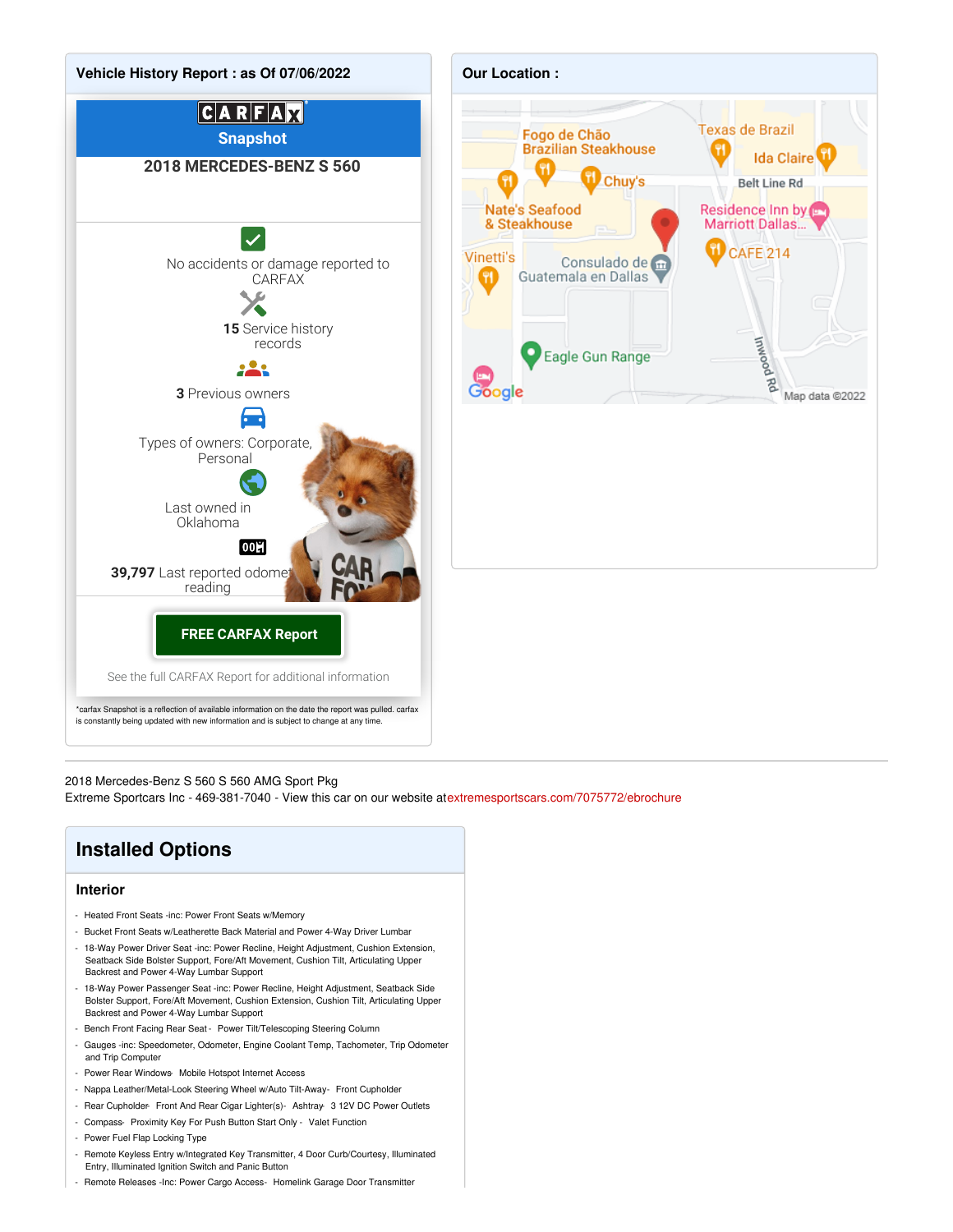- Cruise Control w/Steering Wheel Controls
- Dual Zone Front Automatic Air Conditioning w/Front Infrared
- HVAC -inc: Underseat Ducts, Residual Heat Recirculation, Headliner/Pillar Ducts and Console Ducts

- Remote Releases -Inc: Power Cargo Access- Homelink Garage Door Transmitter

- Illuminated Locking Glove Box- Driver Foot Rest
- Interior Trim -inc: Aluminum/Metal-Look Interior Accents and MB-Tex Leatherette Upholstered Dashboard
- Full Cloth Headliner- Leather Door Trim Insert- Urethane Gear Shifter Material
- Perforated Nappa Leather Upholstery- Day-Night Auto-Dimming Rearview Mirror
- Driver And Passenger Visor Vanity Mirrors w/Driver And Passenger Illumination and Illuminated Rear Visor Mirror
- Full Floor Console w/Covered Storage, Mini Overhead Console w/Storage, 3 12V DC Power Outlets and 1 120V AC Power Outlet
- Front And Rear Map Lights- Fade-To-Off Interior Lighting
- Full Carpet Floor Covering -inc: Carpet Front And Rear Floor Mats
- Carpet Floor Trim and Carpet Trunk Lid/Rear Cargo Door Trim Trunk/Hatch Auto-Latch
- Cargo Area Concealed Storage- Cargo Space Lights
- Memory Settings -inc: Driver And Passenger Seats, Door Mirrors, Steering Wheel, Head Restraints and HVAC
- FOB Controls -inc: Cargo Access, Windows and Sunroof/Convertible Roof
- Smartphone Integration- Apple CarPlay- Android Auto
- Instrument Panel Covered Bin, Driver / Passenger And Rear Door Bins
- Power 1st Row Windows w/Front And Rear 1-Touch Up/Down Delayed Accessory Power
- Power Door Locks w/Autolock Feature- Systems Monitor
- Redundant Digital Speedometer- Trip Computer- Outside Temp Gauge
- Digital/Analog Appearance
- Power w/Tilt Front Head Restraints and Power w/Tilt Rear Head Restraints
- Front Center Armrest and Rear Center Armrest w/Storage- 2 Seatback Storage Pockets
- Perimeter Alarm- Engine Immobilizer
- 3 12V DC Power Outlets and 1 120V AC Power Outlet Air Filtration

#### **Exterior**

- Wheels: 19" Multi-Spoke- Tires: P245/45R19 Fr & P275/40R19 Rr All-Season
- Wheels w/Machined Accents- Clearcoat Paint
- Express Open/Close Tilting Glass Panorama 1st Row Sunroof w/Power Sunshade
- Fixed Glass 2nd Row Sunroof w/Power Sunshade
- Body-Colored Front Bumper w/Chrome Bumper Insert
- Body-Colored Rear Bumper w/Chrome Bumper Insert- Chrome Bodyside Insert
- Chrome Side Windows Trim and Black Front Windshield Trim Chrome Door Handles
- Body-Colored Power Heated Auto Dimming Side Mirrors w/Power Folding and Turn Signal Indicator
- Fixed Rear Window w/Defroster and Power Blind Light Tinted Glass
- Rain Detecting Variable Intermittent Wipers w/Heated Reservoir- Aluminum Panels
- Chrome Grille- EASY-PACK Power Open And Close Trunk Rear Cargo Access
- Programmable Projector Beam Led Low/High Beam Directionally Adaptive Auto High-Beam Daytime Running Lights Preference Setting Headlamps w/Delay-Off
- Rear Fog Lamps- Cornering Lights- Perimeter/Approach Lights- LED Brakelights
- Headlights-Automatic Highbeams- Door Auto-Latch- Laminated Glass

#### **Safety**

- Heated Front Seats -inc: Power Front Seats w/Memory
- Bucket Front Seats w/Leatherette Back Material and Power 4-Way Driver Lumbar
- 18-Way Power Driver Seat -inc: Power Recline, Height Adjustment, Cushion Extension, Seatback Side Bolster Support, Fore/Aft Movement, Cushion Tilt, Articulating Upper Backrest and Power 4-Way Lumbar Support
- 18-Way Power Passenger Seat -inc: Power Recline, Height Adjustment, Seatback Side Bolster Support, Fore/Aft Movement, Cushion Extension, Cushion Tilt, Articulating Upper Backrest and Power 4-Way Lumbar Support
- Bench Front Facing Rear Seat Power Tilt/Telescoping Steering Column
- Gauges -inc: Speedometer, Odometer, Engine Coolant Temp, Tachometer, Trip Odometer and Trip Computer
- Power Rear Windows- Mobile Hotspot Internet Access
- Nappa Leather/Metal-Look Steering Wheel w/Auto Tilt-Away- Front Cupholder
- Rear Cupholder- Front And Rear Cigar Lighter(s) Ashtray- 3 12V DC Power Outlets
- Compass- Proximity Key For Push Button Start Only Valet Function
- Power Fuel Flap Locking Type
- Remote Keyless Entry w/Integrated Key Transmitter, 4 Door Curb/Courtesy, Illuminated Entry, Illuminated Ignition Switch and Panic Button
- Remote Releases -Inc: Power Cargo Access- Homelink Garage Door Transmitter
- Cruise Control w/Steering Wheel Controls
- Dual Zone Front Automatic Air Conditioning w/Front Infrared
- HVAC -inc: Underseat Ducts, Residual Heat Recirculation, Headliner/Pillar Ducts and Console Ducts